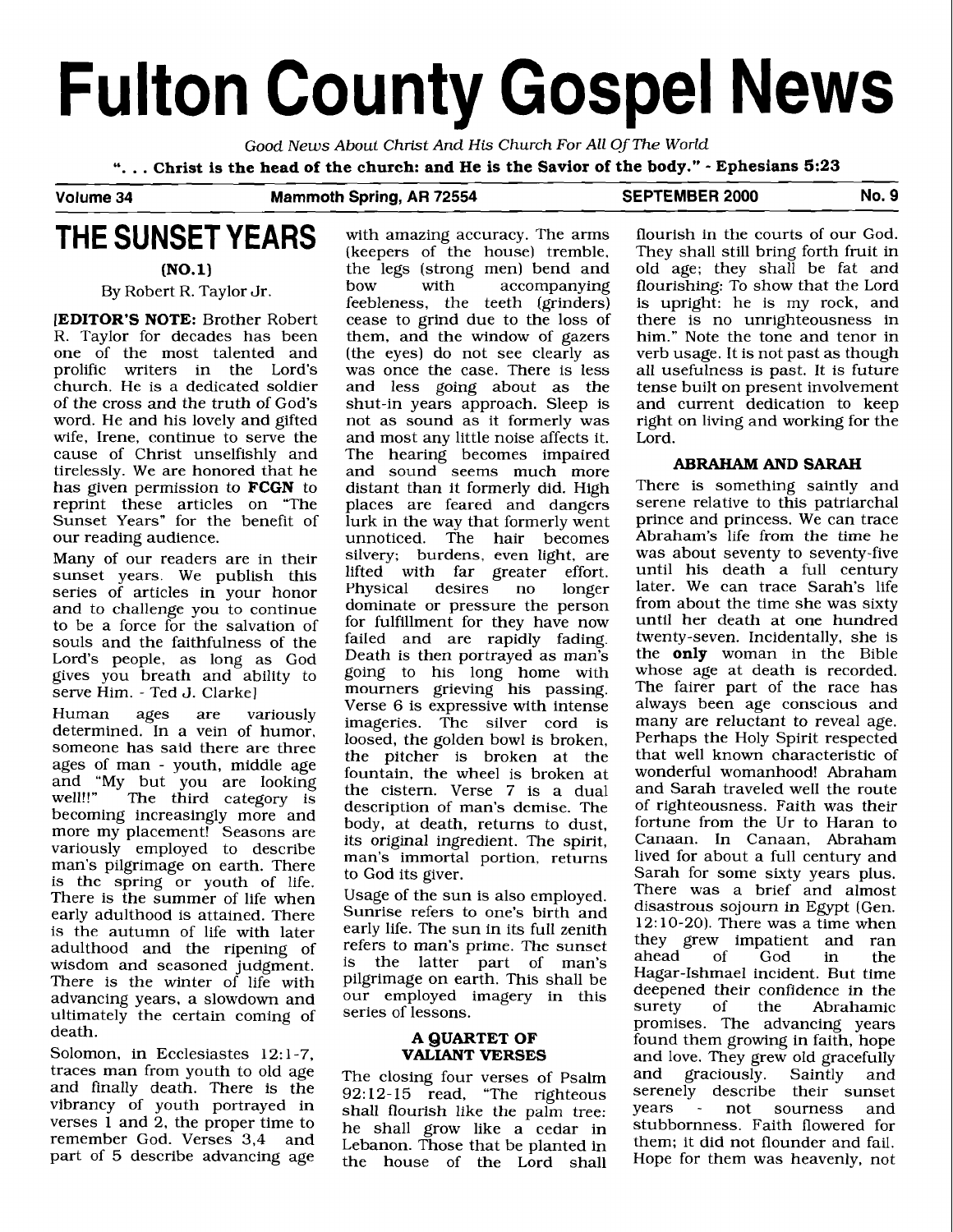#### **FULTON COUNTY GOSPEL NEWS USPS Publication #211780**

... is a Periodical publication issued monthly by the Church of Christ at Third and Bethel (P.O. Box 251). Mammoth Spring, AR 72554-025 1. **POSTMASTER: Please mail all changes of address to the above address.** 

**FCGN** is mailed free of charge to any who care to receive it. We will be happy to add any names to the regular mailing list. If you send in a name we<br>must have a complete address, have a complete including number and street name, or R.R. or HCR number, plus box number, or a P.O. Box number and the **NINE DIGIT ZIP CODE.** This paper is supported by voluntary contributions for which we are grateful. Financial information will be furnished upon request. **Mail all address corrections or manuscripts to:** 

#### **FULTON COUNTY GOSPEL NEWS**  P.O. Box 251 Mammoth Spring, **AR** 72554

| TED J. CLARKE  EDITOR |
|-----------------------|
|                       |
|                       |
|                       |

hollow. Love maintained loyalty to the Lord; it was not lost by<br>bitterness of spirit and bitterness of spirit and<br>despitefulness of disposition Of despitefulness of disposition. both, Inspiration affirms that they **died** in faith (Heb. 11:13). This was made possible due to their having **lived** in faith. People do not die **in** the faith who have lived **outside** the faith all of their lives. Living outside the Lord makes impossible a death in the Lord. Abraham and Sarah are worthy of our emulation as we all face the sunset years.

## **THE SUNSET YEARS**

#### $(NO.2)$

Some people **get** old; others **grow**  old. The latter continue to grow in the loveliest of Christian graces. They grow sweeter, not more sour. They become more beautiful in<br>character. not bitter in character, not bitter in disposition. They become more saintly and serene. Graduation time into glory is nearer their threshold. They grow gracefully and generously, faithfully and fervently: lovingly and loyally.

#### **YEARS OF FAITHFULNESS** - **NOT FAITHLESSNESS**

Faith, hope and love are the abiding graces according to Paul

in First Corinthians 13: 13. They should be the abiding graces in the life of every Christian man and woman. The sunset years should witness a deepening of faith, hope and love. Faith should be fuller; hope should be more heavenward; love should be more loyal and lavish. Faith in the Godhead (Father, Son, and Holy Spirit) should be deeper. Faith in the Bible should be more fervent. Faith in the reality of heaven should be more meaningful and majestic. Faith in God's Son constitutes the appointed way to<br>overcome the world (1 John overcome the world (1 John<br>5:4-5), There should be a should be<br>one's faith deepening of one's faith in Christianity as God's only appointed Calvary and the Lord's second coming. How wonderful to behold the growing faith of great and godly veterans who have borne the burden and heat of the day. What a powerful portrayal they paint for those of us who face the sunset years.

#### **YEARS OF HEAVENLY HOPE** - **NOT HOPELESS FUTILITY**

Hope is allied with faith in First Corinthians 13:13 and in numerous places within Writ. Salvation is by hope (Rom. 8:24). Hope is linked with love (1 Cor. 13:7, 13). It composes one of<br>the seven unique unities in the seven unique unities in<br>Ephesians 4:4-6. Hope is Ephesians 4:4-6. Hope is<br>expectation, desire and expectation, anticipation. It looks forward to the heavenly hereafter. This is its<br>tremendous thrust. Heaven tremendous reached will be its full fruition of reward. Hope forms the anchor that connects heaven and earth for the devout disciple of Deity (Heb. 6:18-20). Hope keeps us going when the way is rough, the temptations are many and the discouragements are constant. One's Christianity is a building. The foundation is faith, the walls are love, the roof is hope. We build on faith, line up with love and look up to hope. As the sunset years approach and the end is in sight, the golden glow of heaven should be brighter and more blessed for every sunset saint.

William Jennings Bryan once

wrote in a book, *Seven Questions in Dispute,* relative to the the reality attached to it. He portrayed an aged couple who were devout believers in the Bible. The man is blind; the woman still retains her precious eyesight. She is reading the beautiful and beloved Bible to him. His hands are crossed on his cane, his chin rests upon his feeble hands, his sightless eyes<br>are directed toward space. He are directed toward space. requested she read again the precious passage of where Jesus affirmed Himself to be "the resurrection, and the life; he that believeth in me though he were dead, yet shall he live ... (John  $11:25$ ).

In marked contrast to the foregoing stands the reported story of John Stuart Mill, English philosopher<br>man who enioved and a man who enjoyed world-wide acclaim, who once said, in essence, "I would give all I have and all I ever hope to have if for one hour of the day I could look up to the beautiful blue sky and call it heaven as I did while a boy." How utterly futile when one faces the sunset years either with<br>a hope that has died in a hope that has skepticism as with Mill, or a hope that was never achieved and maintained infidels. The sunset years mean the grave is near at hand. How empty if the grave is all man faces at life's demise.

#### **YEARS OF LOVE** - **NOT LOVELESS YEARS**

Love is the greatest, grandest and most glorious of all emotions. God is love (1 John 4:8, 16). When we pattern our love habits after the holy habits of His love, we are close kin to Deity. The loveless person knows nothing of this kingly kinship. Paul styles love as being greater than faith and hope (1 Cor. 13:13). Love is not restricted to just one age or season of life. The young couple in the realm of romance who have just married may think their love is as deep and meaningful as it can ever be. Long married couples whose love has been tried and tested a thousand ways know better. The same is true for one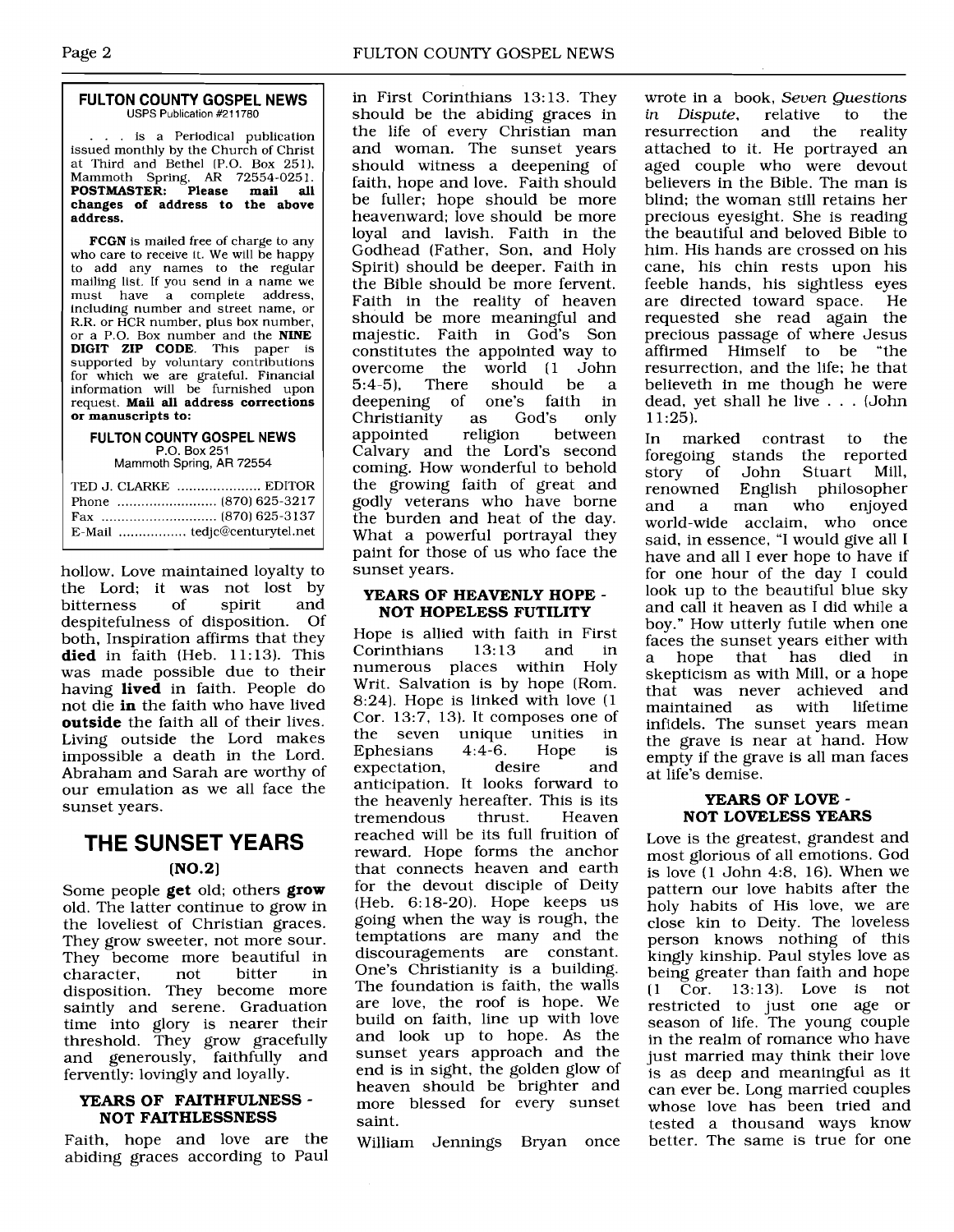who has long been a tried, true<br>and tested Christian. One's Christian. veteran and valiant service of love to God above and man below will yield a concept of love that the novice in faith will not experience for years. Love is inexhaustible. It should grow, flourish and prosper<br>till dying breath. [To be breath. continued. ]

> P.O. Box 464 Ripley, TN 38063

## **DESIRE TO KNOW GOD'S WORD**

══⋑⋑⋪⋖⋿═

#### by Clovis Ragsdale

The apostle Peter, speaking of those who had been converted to<br>Christianity, exhorts, ves Christianity, exhorts, yes commands, them to "as new born babes in Christ, desire the sincere milk of the Word, that ye may grow thereby" (1 Peter 2:2). As the growth of a child born into this world is wholly dependent upon the amount of milk it is able to receive and digest, so also the growth of the young Christian depends upon the amount of God's word he is able to learn and put into practice. Notice that Peter stated that it is first necessary to "desire" the word. Therefore, the first step in acquiring Bible knowledge is for the individual to create in his or her heart a burning desire to know understand the word of God.

Surveys concerning Bible questions, which have been taken by pollsters, show an appalling lack of Bible knowledge exists in America today. This in a country where practically every home has a Bible and where almost all persons are able to read. People are spending much more time seeking after pleasures and the things of this world than in<br>meditation of God's Word. meditation of God's Word, because they desire and enjoy the things of the world more than things spiritual. Christians can not pursue this course and expect to grow spiritually, and for a Christian to fail to grow is fatal. God expects his children to keep moving onward and upward, striving toward perfection. David opened the Psalms by stating, "Blessed is the man that walketh

not in the council of the ungodly, nor standeth in the way of sinners, nor sitteth in the seat of the scornful, but his delight is in the law of the Lord, and in his law doth he meditate day and night" (Psalm  $1:1,2$ ). Things in which we delight, we desire. Most people have little difficulty understanding<br>even the smallest details smallest concerning things in which they are most interested, but when it<br>comes to studying and studying understanding the Bible, they haven't the desire to put much time in studying and searching the Scriptures. Instead, many have accepted the teachings of other men without doing as the Bereans mentioned by Paul in Acts 17:11. "These were more noble than those in Thessalonica, in that they recieved the word with all readiness of mind, and searched the scriptures daily, whether those things were so."

In the world today there are many contradicting religious doctrines being taught in pulpits, over the radio, and through the printed pages. Certainly the Bible is not a book of contradictions; then these many different ideas and beliefs must be of men and not of God. Because of these many winds of doctrine, the need of every individual to study his Bible more and more becomes apparent, in order that we be not misled and fall into a condition best described in Matthew 15:14. "Let them alone, they be blind leaders of the blind. And if the blind lead the blind, both shall fall into the ditch."

Christians are told in 1 Peter **3:** 15, "But sanctify the Lord God in your hearts: and be ready always to give an answer to every man that asketh you a reason of the hope that is in you with meekness and fear." We learn from this passage that we are ever to be able to explain why we are followers of Christ and what it means to have that blessed hope that some day we can live with God and Christ in the great beyond.

God exhorts Titus to teach leaders to be, "Holding fast the faithful word as he hath been taught, that he may be able by sound doctrine both to exhort and to convince the

gainsayer." We need to be familiar with God's word, that we not only will know how we ought to live, but also to be able to lead others to Christ. Unless we are versed in Scriptures, handicapped as we try to gain our neighbors and friends, and often those who are near and dear unto us, for Christ.

Some would say that the Bible is so written that it is hard to understand. True, there are many mysteries in God's word that men have been unable to solve; but the things which are essential to salvation are simple and plain and leaves us with no excuse for not understanding what God would have us do. By earnest study and by rightly dividing the word men are able to grow in the knowledge of the word which enables them to reap a bountiful harvest for the Lord.

> 960 Bethel Circle Mammoth Spring, AR 72554

### **"TOO LATE! NO TIME, NO** . . ."

#### by Ted J. Clarke

Those words were the last words heard on the cockpit recorder of the French Concorde supersonic jet airplane that crashed in Paris on July 25, killing all on board and several people on the ground. In all, 113 people died. On take-off the plane had hit a piece of metal on the runway that punctured a tire. The tire flew apart and hit an engine and fuel tank on the plane, causing an explosive fire that brought the plane down only 90 seconds into its flight. When made aware of the emergency situation the pilot said he would land at a nearby airport. However, a few seconds later he said, "Too late. No time, no . . . ," and then there was silence. One can only imagine the horror of the passengers, the screams and shrieks and exclamations of terror as they heard the noise of the accident, saw the flames and felt the plane plunging to the earth. For all on board and those few on the ground it was **too late,** there was **no time** left. Their eternal destinies were sealed.